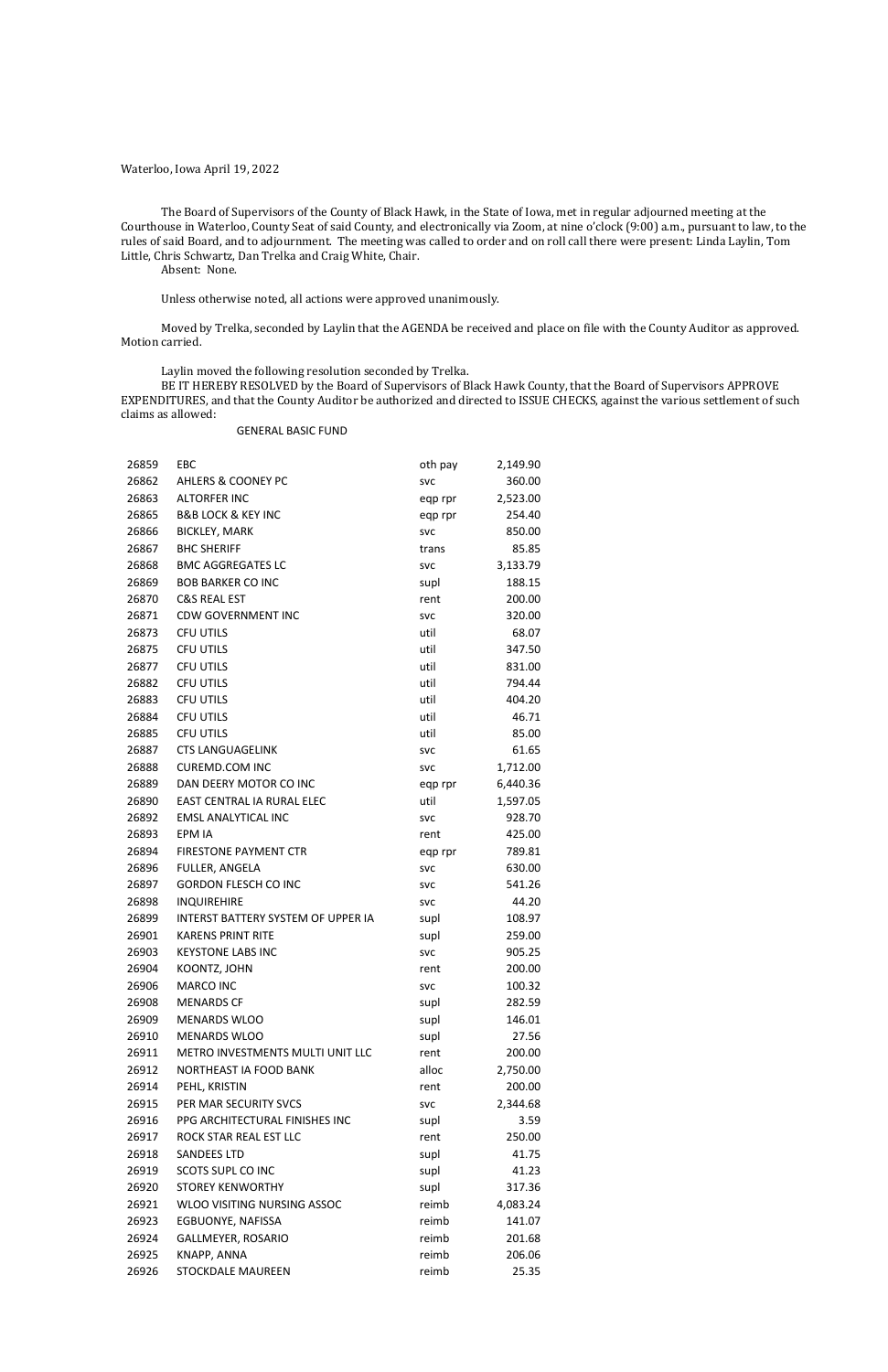| 331631           | ABD PROPERTY MGMT                                 | rent               | 250.00         |
|------------------|---------------------------------------------------|--------------------|----------------|
| 331632           | <b>ADVANCE AUTO PARTS</b>                         | supl               | 37.99          |
| 331635           | AMAZON CAPITAL SVCS INC                           | eqp                | 1,036.50       |
| 331636           | <b>BEECHER LAW FIRM</b>                           | <b>SVC</b>         | 110.50         |
| 331637           | <b>BHC LANDFILL</b>                               | <b>SVC</b>         | 17.75          |
| 331638           | <b>BH WASTE DISPOSAL</b>                          | eqp rent           | 75.26          |
| 331639           | CAPITAL SANITARY SUPL CO INC                      | supl               | 6,249.37       |
| 331640           | CEDAR BEND HUMANE SOCIETY INC                     | alloc              | 2,345.28       |
| 331642           | <b>CHRISTIE DOOR CO</b>                           | eqp rpr            | 398.00         |
| 331643           | COAST TO COAST COMPUTER PRODUCTS                  | supl               | 1,090.33       |
| 331644           | COMPRESSED AIR & EQUIP CO                         | supl               | 33.76          |
| 331645           | <b>CORINTHIAN SVCS OF IA LLC</b>                  | <b>SVC</b>         | 1,000.00       |
| 331647           | <b>COURIER</b>                                    | publ               | 3,333.95       |
| 331648           | DAVIESS-DEKALB REGIONAL JAIL DISTRICT             | shlt               | 336.00         |
| 331650           | <b>DIMAGI INC</b>                                 | <b>SVC</b>         | 120.00         |
| 331653           | DURA WAX CO                                       | <b>SVC</b>         | 88.69          |
| 331654           | <b>FEDEX</b>                                      | <b>SVC</b>         | 72.24          |
| 331656           | FISCHELS, ANTHONY A                               | rent               | 350.00         |
| 331657           | FRY, MICHAEL                                      | rent               | 225.00         |
| 331658           | <b>HAFH LLC</b>                                   | rent               | 250.00         |
| 331659           | HAGARTY WAYCHOFF GRARUP FUNERAL SVC               | <b>SVC</b>         | 1,000.00       |
| 331661           | HAWKEYE SHEET METAL INC                           | eqp rpr            | 725.00         |
| 331662           | HAWKEYE VILLAGE APT                               | rent               | 200.00         |
| 331663           | <b>HENRY SCHEIN INC</b>                           | supl               | 22.81          |
| 331664           | <b>HYDRONIC ENERGY INC</b>                        | supl               | 1,895.67       |
| 331666           | IA DEPT OF NATURAL RESOURCES                      | permit             | 100.00         |
| 331667           | IA DIVISION OF LABOR SVCS                         | permit             | 225.00         |
| 331669           | <b>IA SECRETARY OF ST</b>                         | eqp                | 30.00          |
| 331670           | IA ST ASSOC OF CO                                 | conf               | 210.00         |
| 331671           | <b>IA UNIVERSITY OF</b>                           | <b>SVC</b>         | 88.24          |
| 331673           | <b>KOENIG SCOTT</b>                               | rent               | 200.00         |
| 331674           | L & G HARDWARE                                    | supl               | 14.99          |
| 331675           | LA PORTE MOTOR SUPL INC                           | supl               | 4.99           |
| 331676           | <b>LOCKE FUNERAL HOME INC</b>                     | <b>SVC</b>         | 1,000.00       |
| 331677           | LUDDEN HOUSING LLC                                | rent               | 500.00         |
| 331678           | MEDIACOM                                          | util               | 139.54         |
| 331679           | MEDIACOM                                          | util               | 269.95         |
| 331680           | <b>MERCYONE</b>                                   | <b>SVC</b>         | 4,120.00       |
| 331681           | MID AMERICAN ENERGY                               | util               | 7,722.89       |
| 331682           | MID AMERICAN ENERGY                               | util               | 4,362.40       |
| 331683           | MID AMERICAN ENERGY                               | util               | 59.32          |
| 331684           | MID AMERICAN ENERGY                               | util               | 7,978.85       |
| 331685           | MID AMERICAN ENERGY                               | util               | 6,535.98       |
| 331687           | MID AMERICAN ENERGY                               | util               | 13.09          |
| 331696           | MID AMERICAN ENERGY                               | util               | 11.59          |
| 331697           | MID AMERICAN ENERGY                               | util               | 149.83         |
| 331698           | MID AMERICAN ENERGY                               | util               | 729.10         |
| 331699           | MID AMERICAN ENERGY/SPEC ACCT                     | util               | 75.00          |
| 331701           | <b>NAPA AUTO PARTS</b>                            | supl               | 21.97          |
| 331702           | NATL ELEVATOR INSPECTION SVCS INC                 | <b>SVC</b>         | 88.00          |
| 331703           | <b>NELSON LARRY</b>                               | rent               | 250.00         |
| 331707           | OFFICE DEPOT                                      | eqp                | 170.47         |
| 331708           | PEOPLES COMMUNITY HEALTH                          | supl               | 113.98         |
| 331710           | PRESTO-X                                          | <b>SVC</b>         | 242.00         |
| 331711           | PRINT INNOVATIONS                                 | supl               | 45.00          |
| 331712           | PUBLIC AGENCY TRAINING COUNCIL                    | cert               | 150.00         |
| 331713           | <b>SCHEELS</b>                                    | unif               | 99.98          |
| 331714           | SCHUMACHER ELEVATOR CO                            | eqp rpr            | 1,915.68       |
| 331715           | SHERMAN SPECIALTY CO INC                          | supl               | 48.70          |
| 331716           | <b>SHERWIN WILLIAMS</b>                           | supl               | 167.77         |
| 331717           | <b>TEDS HOME &amp; HARDWARE</b>                   | supl               | 114.11         |
| 331718           | THE QUARTERS                                      | rent               | 200.00         |
| 331719           | TREASURER ST OF IA                                | tax                | 1,701.86       |
| 331720           | UCHEALTH MEDICAL GROUP<br><b>VARSITY CLEANERS</b> | <b>SVC</b>         | 80.00          |
| 331722           | <b>VERIZON WIRELESS</b>                           | <b>SVC</b>         | 24.50<br>40.01 |
| 331724<br>331725 | WASTE MGMT OF WI-MN                               | util<br><b>SVC</b> | 296.50         |
|                  |                                                   |                    |                |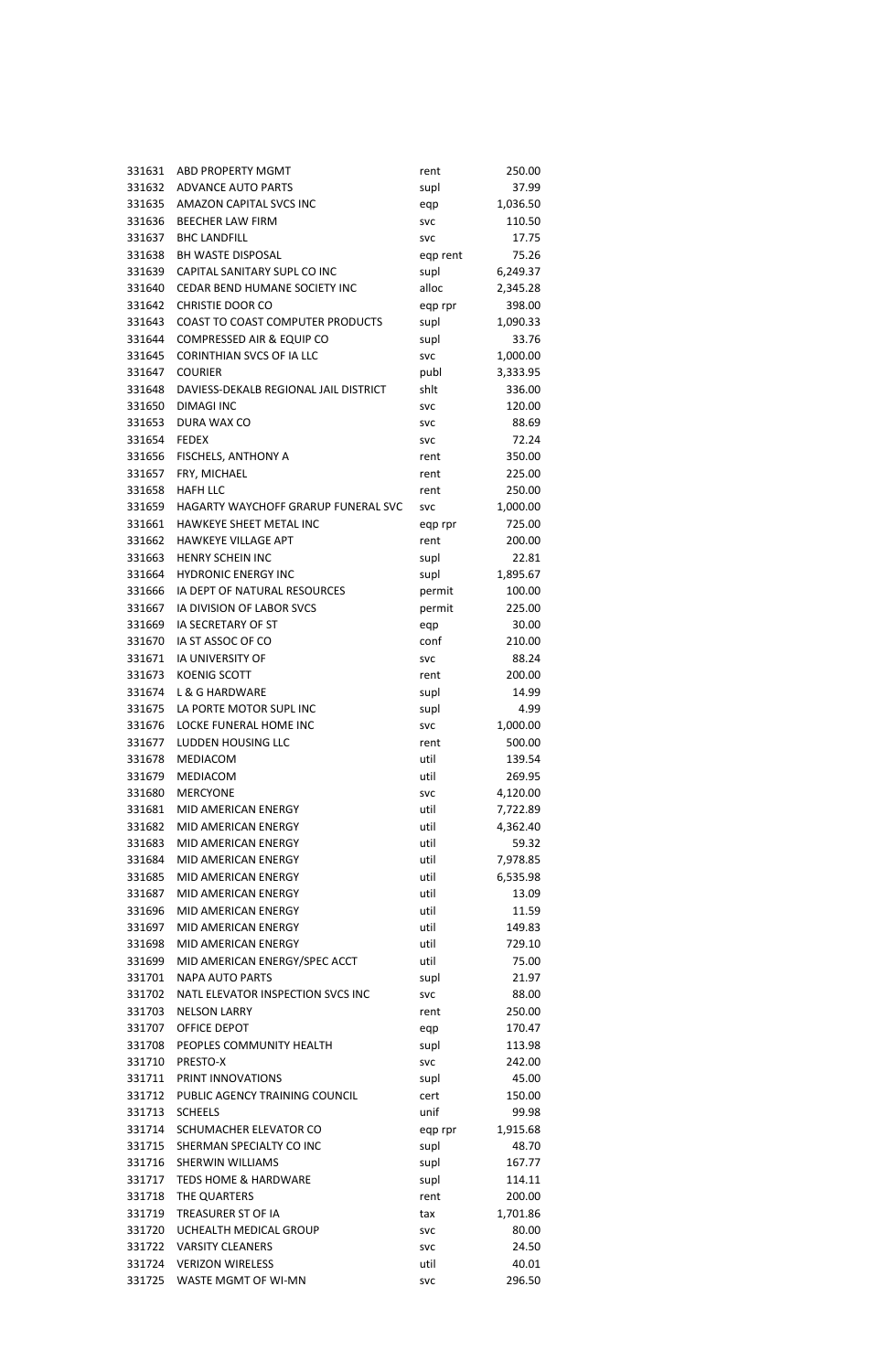| 331726 | <b>WATERFALLS CAR WASH</b>          | <b>SVC</b> | 62.80        |
|--------|-------------------------------------|------------|--------------|
| 331727 | <b>WLOO WATER WORKS</b>             | util       | 200.00       |
|        |                                     |            |              |
|        | <b>GENERAL SUPPLEMENTAL FUND</b>    |            |              |
|        |                                     |            |              |
| 26895  | <b>FOUR OAKS INC</b>                | shlt       | 2,519.10     |
| 331660 | <b>HANDS UP COMM</b>                | <b>SVC</b> | 287.00       |
| 331729 | YOUTH SHELTER CARE OF NC IA INC     | shlt       | 2,131.08     |
|        |                                     |            |              |
|        | <b>COUNTY SVCS FUND</b>             |            |              |
|        |                                     |            |              |
| 331646 | <b>COUNTY SOCIAL SVCS</b>           | alloc      | 1,387,080.00 |
|        |                                     |            |              |
|        | <b>RURAL BASIC</b>                  |            |              |
|        |                                     |            |              |
| 331672 | KOCH CONSTRUCTION                   |            |              |
|        |                                     | permit     | 412.00       |
|        |                                     |            |              |
|        | <b>SECONDARY ROADS FUND</b>         |            |              |
| 26864  | <b>ANTON SALES</b>                  |            |              |
|        |                                     | supl       | 526.67       |
| 26868  | <b>BMC AGGREGATES LC</b>            | <b>SVC</b> | 41,738.67    |
| 26872  | CF CITY OF                          | fuel       | 885.92       |
| 26874  | <b>CFU UTILS</b>                    | util       | 71.49        |
| 26876  | <b>CFU UTILS</b>                    | util       | 54.75        |
| 26878  | <b>CFU UTILS</b>                    | util       | 5.25         |
| 26879  | <b>CFU UTILS</b>                    | util       | 75.00        |
| 26880  | <b>CFU UTILS</b>                    | util       | 8.50         |
| 26881  | <b>CFU UTILS</b>                    | util       | 8.50         |
| 26886  | <b>CONSOLIDATED ENERGY HARTLAND</b> | fuel       | 2,989.38     |
| 26891  | EAST CENTRAL IA RURAL ELEC          | util       | 23.75        |
| 26905  | <b>KWIK TRIP INC</b>                | fuel       | 1,191.40     |
| 26920  | <b>STOREY KENWORTHY</b>             | supl       | 42.49        |
| 331633 | <b>AGVANTAGE FS INC</b>             | fuel       | 13,181.01    |
| 331634 | <b>AIRGAS NC</b>                    | eqp rent   | 42.10        |
| 331635 | <b>AMAZON CAPITAL SVCS INC</b>      | supl       | 613.42       |
| 331638 | <b>BH WASTE DISPOSAL</b>            | <b>SVC</b> | 254.85       |
| 331641 | <b>CENTURYLINK</b>                  | util       | 77.97        |
| 331651 | <b>DRAIN DOCTOR</b>                 | <b>SVC</b> | 100.00       |
| 331652 | <b>DUNKERTON COOP ELEVATOR</b>      | eqp rpr    | 105.00       |
| 331655 | FIFTH STREET TIRE INC               | eqp rpr    | 489.52       |
| 331668 | <b>IA PRISON INDUSTRIES</b>         | supl       | 5,909.90     |
| 331675 | LA PORTE MOTOR SUPL INC             | eqp        | 265.51       |
| 331686 | <b>MID AMERICAN ENERGY</b>          | util       | 11.74        |
| 331688 | MID AMERICAN ENERGY                 | util       | 306.98       |
| 331689 | MID AMERICAN ENERGY                 | util       | 24.74        |
| 331690 | MID AMERICAN ENERGY                 | util       | 17.40        |
| 331691 | <b>MID AMERICAN ENERGY</b>          | util       | 53.75        |
| 331692 | MID AMERICAN ENERGY                 | util       | 16.95        |
| 331693 | MID AMERICAN ENERGY                 | util       | 369.10       |
| 331694 | MID AMERICAN ENERGY                 | util       | 28.59        |
| 331695 | MID AMERICAN ENERGY                 | util       | 55.43        |
| 331700 | MURPHY TRACTOR & EQUIP CO           | supl       | 2,147.85     |
| 331701 | <b>NAPA AUTO PARTS</b>              | supl       | 471.50       |
| 331704 | NORSOLV SYSTEMS ENVIRONMENTAL       | supl       | 49.50        |
| 331706 | NORTHERN IA CONSTRUCTION            |            | 8,257.40     |
| 331709 | PHELPS UNIFORM SPECIALIST           | supl       |              |
|        |                                     | <b>SVC</b> | 59.93        |
| 331721 | <b>VALLEY BLADES LTD</b>            | supl       | 8,266.76     |
| 331723 | <b>VERIZON CONNECT NWF INC</b>      | util       | 689.79       |
| 331728 | WENDLING QUARRIES INC               | supl       | 2,403.46     |

# JAIL COMMISSARY FUND

| 26869 | BOB BARKER CO INC | supl | 957.82   |
|-------|-------------------|------|----------|
| 26902 | KEEFE SUPL CO     | food | 5.687.96 |
| 26907 | MCKEE FOODS       | food | 20.60    |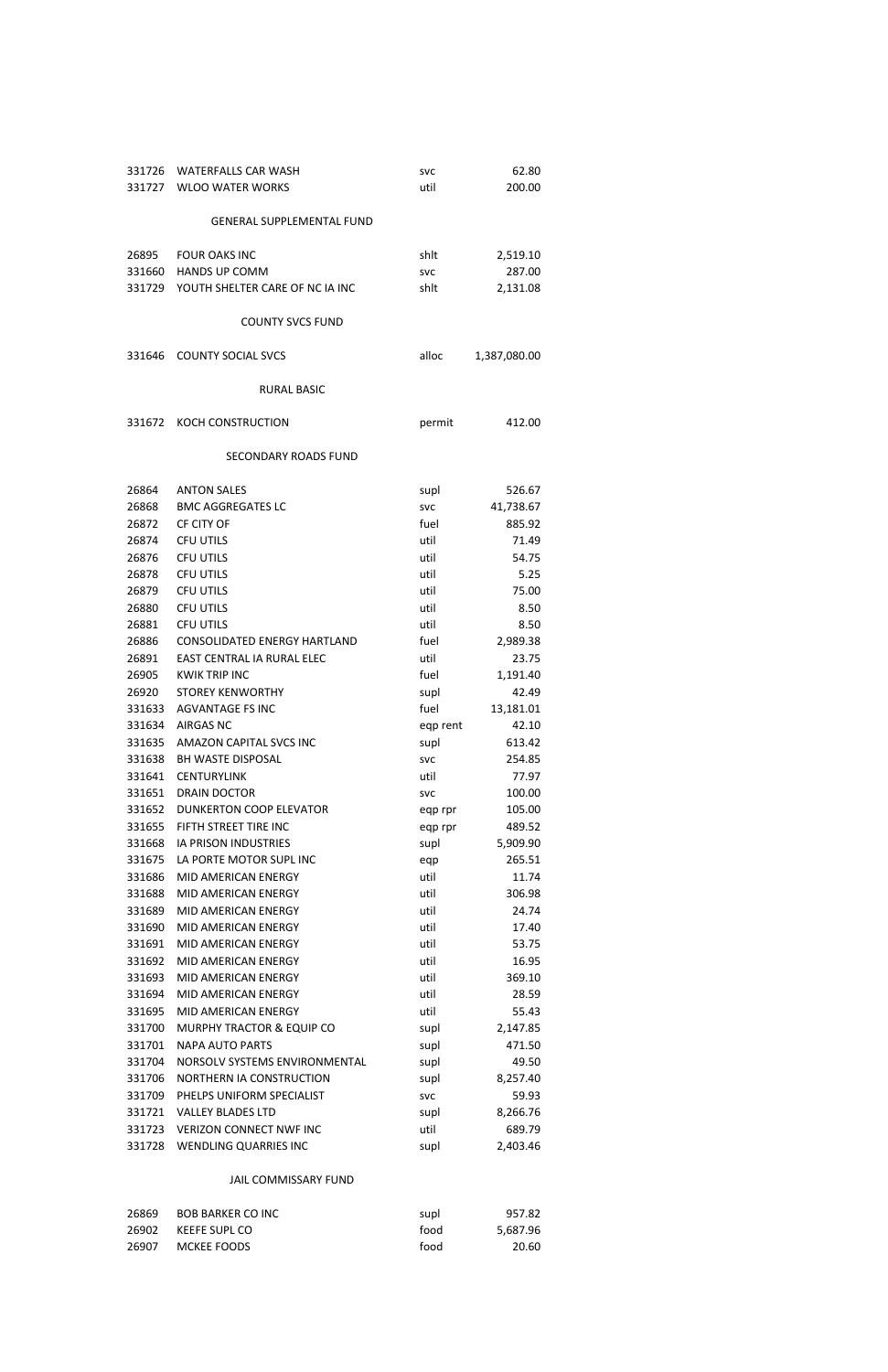#### CONSERVATION TRUST FUND

| 26909  | <b>MENARDS WLOO</b>                        | supl       | 22.14     |
|--------|--------------------------------------------|------------|-----------|
|        | <b>ARP FUND</b>                            |            |           |
| 26900  | <b>INVISION ARCHITECTURE</b>               | <b>SVC</b> | 19,650.00 |
| 26913  | OFFICE CONCEPTS LTD                        | eqp        | 10,215.64 |
|        | <b>RURAL SEWER FUND</b>                    |            |           |
| 26903  | <b>KEYSTONE LABS INC</b>                   | <b>SVC</b> | 30.00     |
|        | <b>INS TRUST FUND</b>                      |            |           |
| 26857  | NAVITUS HEALTH SOLUTIONS                   | ins        | 47.98     |
| 26858  | <b>NAVITUS HEALTH SOLUTIONS</b>            | ins        | 14,467.51 |
| 26860  | PREFERRED ONE INS CO                       | ins        | 57,437.43 |
| 26861  | PREFERRED ONE INS CO                       | ins        | 69,722.90 |
|        | <b>CO ASSESSOR FUND</b>                    |            |           |
| 26920  | <b>STOREY KENWORTHY</b>                    | supl       | 24.23     |
| 26922  | <b>WELLMARK</b>                            | ins        | 12,036.60 |
| 331635 | AMAZON CAPITAL SVCS INC                    | <b>SVC</b> | 2,518.00  |
| 331649 | <b>DICKEYS PRINTING</b>                    | supl       | 42.00     |
| 331665 | <b>INSTITUTE OF IA CERTIFIED ASSESSORS</b> | edu        | 600.00    |
| 331705 | NE DISTRICT OF IA ASSESSORS                | edu        | 300.00    |

AYES: Laylin, Little, Schwartz, Trelka, White.

NAYS: None. Resolution adopted.

## RECEIVE PROJECT UPDATES FROM DEPARTMENT HEADS/ELECTED OFFICIALS.

Health Department Director Nafissa Cisse-Egbuonye said the community COVID status was low, and she will dispense with reports now unless there is something significant to report. She showed a video on sexually transmitted diseases (STDs) that will be shared in the community showing the helpful, no-judgment services available at the Health Department. She said in Black Hawk County chlamydia and gonorrhea are the most prevalent STDs but there is also a significant rise in syphilis in the county and statewide.

County Engineer Cathy Nicholas described legislation passed by the Iowa Senate that will allow loads up to 90,000 pounds on Iowa roads year-round by purchasing permits and said it would cause more wear and tear on roads and bridges.

Moved by Laylin, seconded by Trelka that the MINUTES of the Board Meeting held April 12, 2022 be and are hereby approved as submitted. Motion carried.

### **CONSENT AGENDA**

Laylin moved the following RESOLUTION seconded by Little.

- A. TO APPROVE, RECEIVE, PLACE ON FILE WITH THE COUNTY AUDITOR
	- 1. The Board of Supervisors APPROVE INTERGOVERNMENTAL JOURNAL ENTRIES, and that the County Auditor be authorized and directed to TRANSFER monies within the various funds as submitted.

| Transfer from Fund          | Amount                 | Transfer to Fund                  | Amount       |
|-----------------------------|------------------------|-----------------------------------|--------------|
| <b>GENERAL SUPPLEMENTAL</b> | 2,101,026.00   GENERAL |                                   | 2,101,026.00 |
| RURAL SERVICES              |                        | 656,762.25   SECONDARY ROADS      | 656,762.25   |
| GENERAL                     |                        | 240.587.75 SECONDARY ROADS        | 240,587.75   |
| GENERAL                     |                        | 124.848.00   TECHNOLOGY EQUIPMENT | 124,848.00   |
|                             | 3,123,224.00           |                                   | 3,123,224.00 |

The PAYROLL ADJUSTMENTS submitted by the various departments and the County Auditor be authorized and directed to adjust his records accordingly.

| <b>NAME</b>                   | TITLE                            | TO    | <b>DATE</b> | <b>CHANGE</b>              |
|-------------------------------|----------------------------------|-------|-------------|----------------------------|
| <b>SHERIFF, TONY THOMPSON</b> |                                  |       |             |                            |
| FORDYCE, MARIAH A             | <b>MASTER CONTROL TECHNICIAN</b> | 24.19 | 4/6/2022    | <b>TERMINATION PENDING</b> |
| KEYS, JOSHUA S                | CIVILIAN DETENTION OFFICER       | 22.52 | 4/4/2022    | NEW HIRE                   |
| RETTINGER, BENJAMIN M         | MASTER CONTROL TECHNICIAN        | 23.34 | 4/3/2022    | ANNUAL STEP INCREASE       |
| SAMPSON, DILLON J             | CIVILIAN DETENTION OFFICER       | 23.12 | 4/3/2022    | SCHEDULE/SHIFT CHANGE      |

# **ENGINEER, CATHERINE NICHOLAS**

|  | MARKEY, CODY A | LABORER / EQUIPMENT OPERATOR I   \$ |  |  | $25.20$   4/3/2022 | RETURN TO ORIGINAL POSITION |
|--|----------------|-------------------------------------|--|--|--------------------|-----------------------------|
|--|----------------|-------------------------------------|--|--|--------------------|-----------------------------|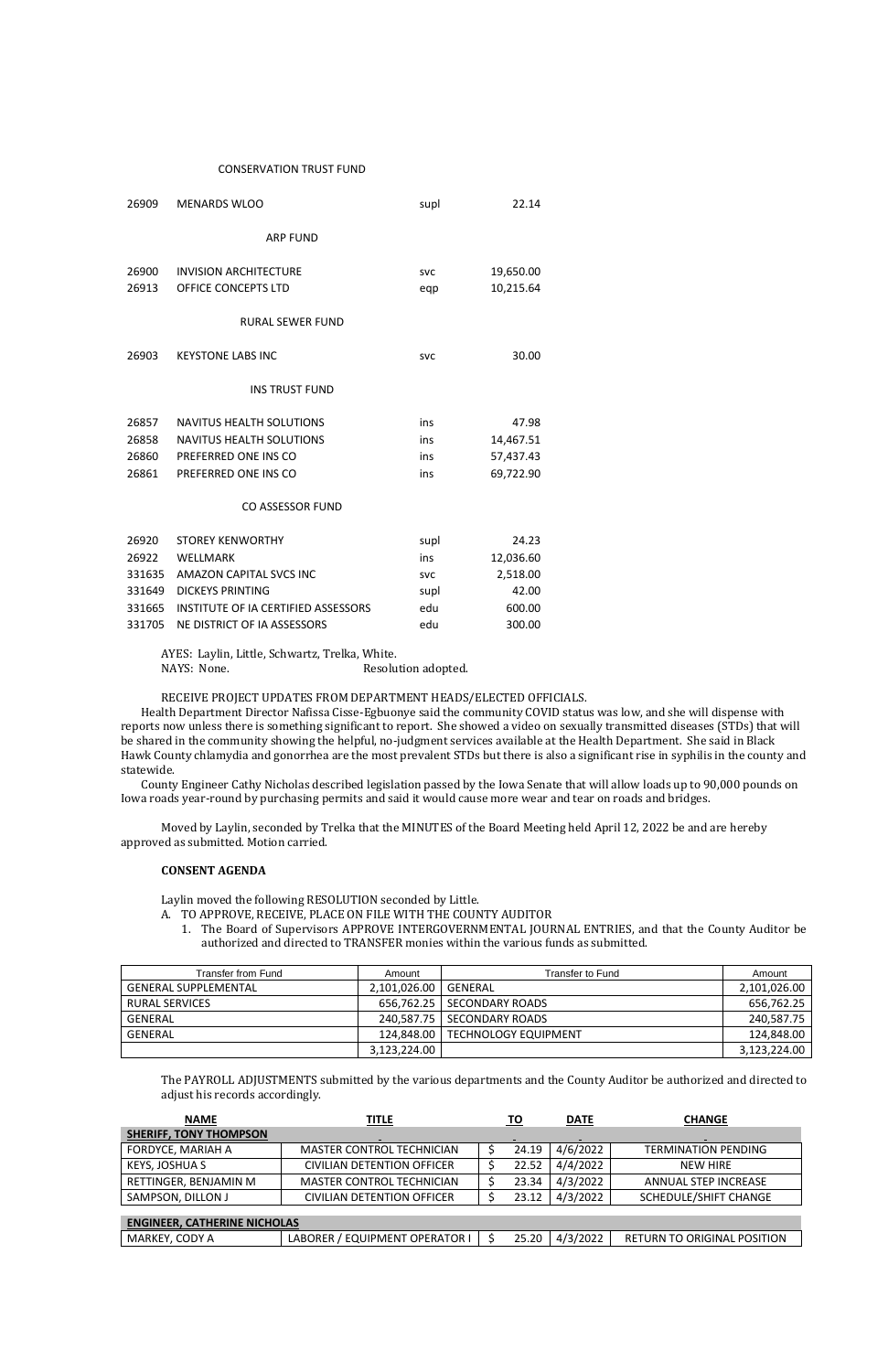- 3. The Auditor's QUARTERLY REPORT of fees collected from January 1, 2022, through March 31, 2022.
- B. TO RECEIVE AND PLACE ON FILE WITH THE COUNTY AUDITOR
	- 1. The PERMIT FOR UTILITY WORK WITHIN THE RIGHT-OF-WAY for MidAmerican Energy, Waterloo. Iowa for respaning and reconductoring existing line and setting poles one foot from back of the County right-of-way along Cedar Wapsi Road as recommended by Catherine Nicholas, County Engineer.
	- 2. The publisher's affidavit from the Waterloo Courier, received by the County Auditor on April 12, 2022, acknowledging publication of an advertisement on March 22, 2022, March 29, 2022, and April 5, 2022, by a finder of lost property (Cedar Falls Police Department) in compliance with the provisions of Code of Iowa Chapter 556F, Lost Property.

AYES: Laylin, Little, Schwartz, Trelka, White.

NAYS: None. Resolution adopted.

#### **CONSENT AGENDA ENDS**

Trelka moved the following resolution seconded by Laylin.

BE IT HEREBY RESOLVED that that the CONTRACT between Black Hawk County and American Pavement Solutions, Inc. of Green Bay, WI (letting held March 22, 2022 at 9:05 a.m.) for project L-7723, fiscal year 2023, Crack sealing in various locations throughout the County with a total bid of \$76,974.92 (Completion Date: August 30, 2022; Liquidated Damages: \$1,000 per day) be approved and direct the Chair to sign for same and to receive and place on file the Contractor's Bond and Certificate of Insurance as recommended by Catherine Nicholas, County Engineer.

AYES: Laylin, Little, Schwartz, Trelka, White.

NAYS: None. Resolution adopted.

Moved by Trelka, seconded by Schwartz that the PERSONNEL REQUISITION for a Roadside Biologist position (full-time) Effective July 1, 2022, be approved, as recommended by Catherine Nicholas, County Engineer.

Nicholas said this is a new position and won't start until July 1. Motion carried.

Moved by Trelka, seconded by Schwartz that the GROUNDS USE REQUEST for Classical Conversations to use the Black Hawk County Courthouse on Saturday, May 7th, 2022, for a Mock Trial be approved, subject to Classical Conversations providing the County with proof of an insurance liability policy naming the County as an additional insured in an amount of at least \$1 million, and direct the Chair to sign the permission letter for same.

AYES: Laylin, Little, Schwartz, Trelka, White. NAYS: None. Resolution adopted.

Maintenance Superintendent Rory Geving said the group of approximately 18 students with parents wants to use rooms 410, 411 and 412 and the fourth-floor rest rooms. He said the group would be required to pay for security guards to be present. He said the county's Buildings and Grounds Policies and Procedures require insurance for use of the grounds, but it is not specified for use in the building. Little said that the Policy Review Committee would meet on April 21 and he would have the matter addressed there. Trelka said that in the interests of time he would like to approve the request today subject to including the insurance requirement already written in the grounds policy (the language is included above).

AYES: Schwartz, Trelka, White.

NAYS: Laylin, Little. Motion carried.

Laylin moved the following resolution seconded by Trelka.

BE IT HEREBY RESOLVED that the LOWEST REASONABLE BID received from ConvergeOne, for a new File Storage Server with a bid of \$87,723.29 be approved, as recommended by Al Yu, Information Technologies Director. (Estimated Project Cost - \$95,000)

| Vendor:     | <b>Bid Received:</b> |
|-------------|----------------------|
| <b>CDWG</b> | \$99,038.37          |
| ConvergeOne | \$87,723.29          |
| Heartland   | \$119.030.27         |

Yu said this was a budgeted item that will address a storage issue and pave the way for future disaster recovery backup. AYES: Laylin, Little, Schwartz, Trelka, White.

NAYS: None. Resolution adopted.

The Board considered the REQUEST FOR PURCHASE OF CAPITAL EQUIPMENT with American Rescue Plan Funds submitted by Al Yu, Information Technology Director, be approved and direct the Chair to sign for same: to purchase 1 (one) Canon CR190i II Check Scanner for \$1,300.00 from Amazon Capital Services, to be used in the Treasurer's Office.

Yu said this would replace the current check scanner which works poorly. Laylin said that other ARP-funded items are being delayed until the county's outside auditors discuss the issue on May 3 and asked if this could be delayed as well. Yu said it could.

Trelka moved the following resolution seconded by Laylin.

BE IT HEREBY RESOLVED that Black Hawk County collect a total of \$3,942.40 from Tyler Klenzman, 77% of \$5,120.00 that Black Hawk County paid for Iowa Law Enforcement Academy training per the employment agreement between Black Hawk County and Tyler Klenzman.

Moved by Laylin, seconded by Trelka to approve the monthly COBRA HEALTH INSURANCE RATES and COVERAGE effective July 1, 2022. Systems/Real Estate Tax Manager Tim Jamison said there was no change in rates from the prior year. Motion carried.

At Nine-thirty-eight o'clock (9:38) a.m., a public hearing was held as provided by law in the Board Room 201 of the Black Hawk County Courthouse, Waterloo, Iowa at which time all interested persons could appear to file objections on the request submitted by Mark Becker at 6925 Ansborough Avenue to rezone 1.5 acres from "A" Agricultural District to "A-R" Agricultural District in order construct one new single-family home. The property is legally described as: